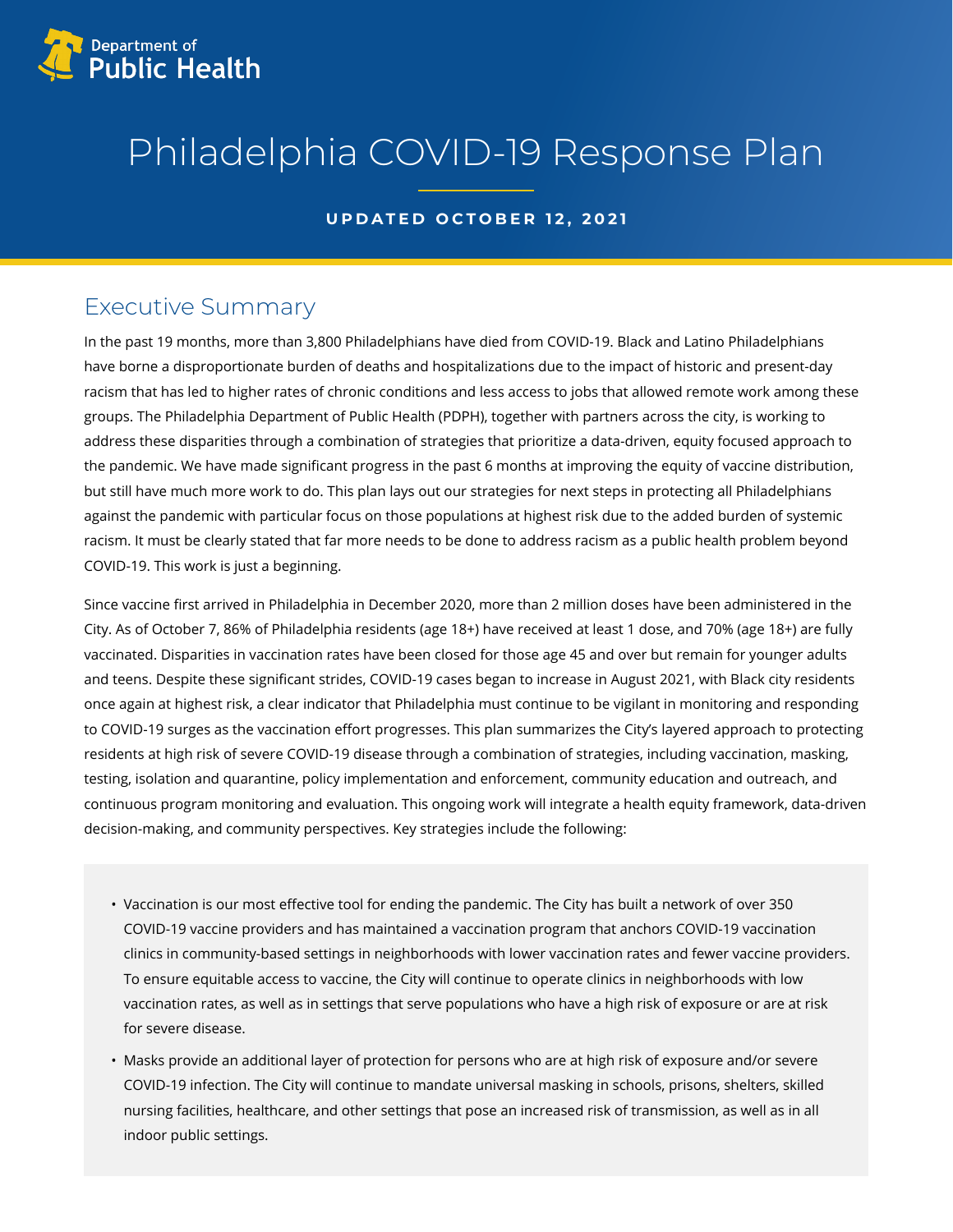- To create widespread access to low barrier testing, PDPH expanded testing opportunities in areas of high need through the COVID-19 Community Testing Program and the operation of two mobile testing units. To further expand testing, PDPH will open COVID-19 Testing Resource Hubs in fall 2021 that will offer free rapid testing. PDPH is also planning for the delivery of rapid at-home test kits to households in need of testing.
- Isolation of people who have COVID-19 and quarantine of people who have been exposed to the virus are effective interventions to curb transmission. However, it may be difficult for some residents to adhere to isolation and quarantine recommendations due to economic, housing, and other limiting factors. To ensure that residents can safely isolate or quarantine for the appropriate length of time, the City offers free hotel rooms, as well as a variety of at-home support services.
- The City will continue to develop, implement, and enforce focused policies, such as vaccine mandates, that protect people who are at higher risk for COVID-19 exposure or severe disease due to working or living in highrisk settings, or underlying medical conditions.
- Outreach and education are critical to ensuring ongoing community participation in Philadelphia's effort to end the pandemic. The City will continue to conduct community canvassing and outreach events and utilize mass communications strategies to ensure that important COVID-related information about vaccination, testing, masking, and other containment measures is accurate, timely, and accessible to all residents. The City is also committed to aligning outreach strategies across departments so that the various programs conducting outreach activities can operate with greater synergy.
- The City will rely on data, as well as community voices, to evaluate programmatic outcomes, guide resource allocations, and make course corrections when necessary.

We are grateful to the many community partners who have contributed their ideas and feedback to improve our pandemic response including the members of the Vaccine Advisory Committee (now combined with the Racial Equity Response Team), the Chief Medical Officers of our local hospitals, who meet regularly with the Acting Health Commissioner to share strategies and ideas, and to the many community leaders and individuals without whom this work would not be possible.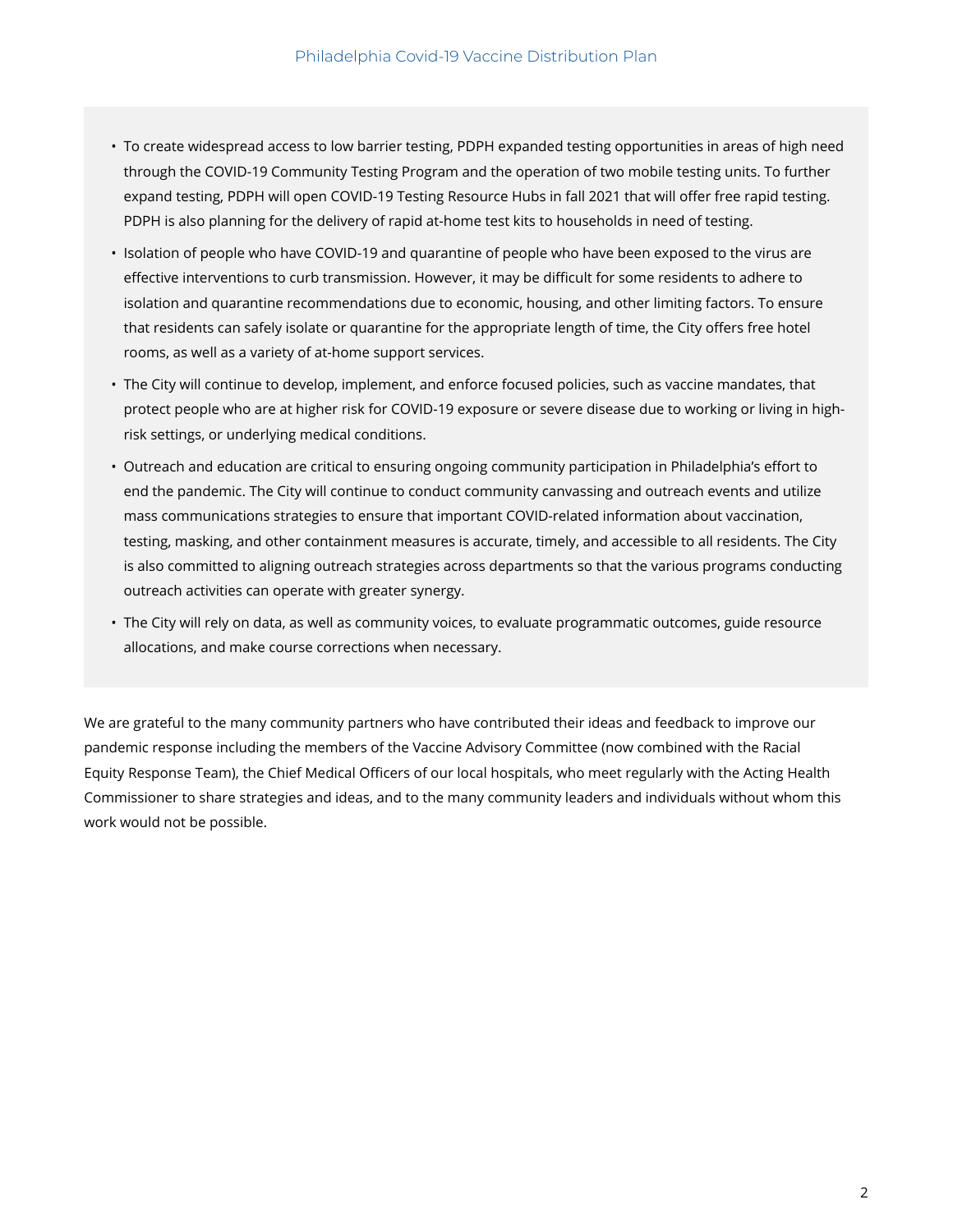### Introduction

Nineteen months after the first cases of COVID-19 occurred in Philadelphia, there has been significant progress in containing the pandemic through a combination of disease control strategies, including social distancing, masking, testing, case investigation and contact tracing, isolation and quarantine, and vaccination. As vaccination rates increased in Philadelphia, COVID-19 cases, emergency department visits, hospital admissions, and deaths decreased. While 70% of Philadelphia adults have now been fully vaccinated, cases began to increase again in August 2021, in part due to the Delta variant of the SARS-CoV-2 virus, which is more infectious, spreads more easily, and is causing more disease in susceptible groups, including children under 12 years of age who are not yet eligible for vaccination. The vaccination of all eligible individuals is critical to protecting the residents of Philadelphia who are most at risk for severe disease, as well as those who are at risk for exposure due to occupational and institutional settings. While working toward that goal, the City will continue to implement a layered approach to COVID-19 containment that protects persons who are most at risk. This plan outlines the City's core response strategies for the current phase of the pandemic, which are guided by the following principles:

- **1.** The Health Department's mission is to protect persons who are at high risk of acquiring COVID-19 infection and/or are at high risk of severe disease.
- **2.** A health equity lens must be applied to all facets of the COVID-19 response to ensure that vaccination services, containment strategies, distribution of resources, and policy decisions advance equity.
- **3.** A data-driven approach is integral to the development, implementation, and evaluation of all COVID-19 response actions.
- **4.** Policies should prioritize the protection of persons who are at highest risk of COVID-19 infection and/or severe disease.
- **5.** Resources should be directed where they are most needed and can have the greatest impact on ending the pandemic.
- **6.** The long-term goal of the Health Department is to plan and collaborate with partners to develop a sustainable model for provision of COVID-related services, including expansion of COVID-19 vaccination and testing in various healthcare delivery systems.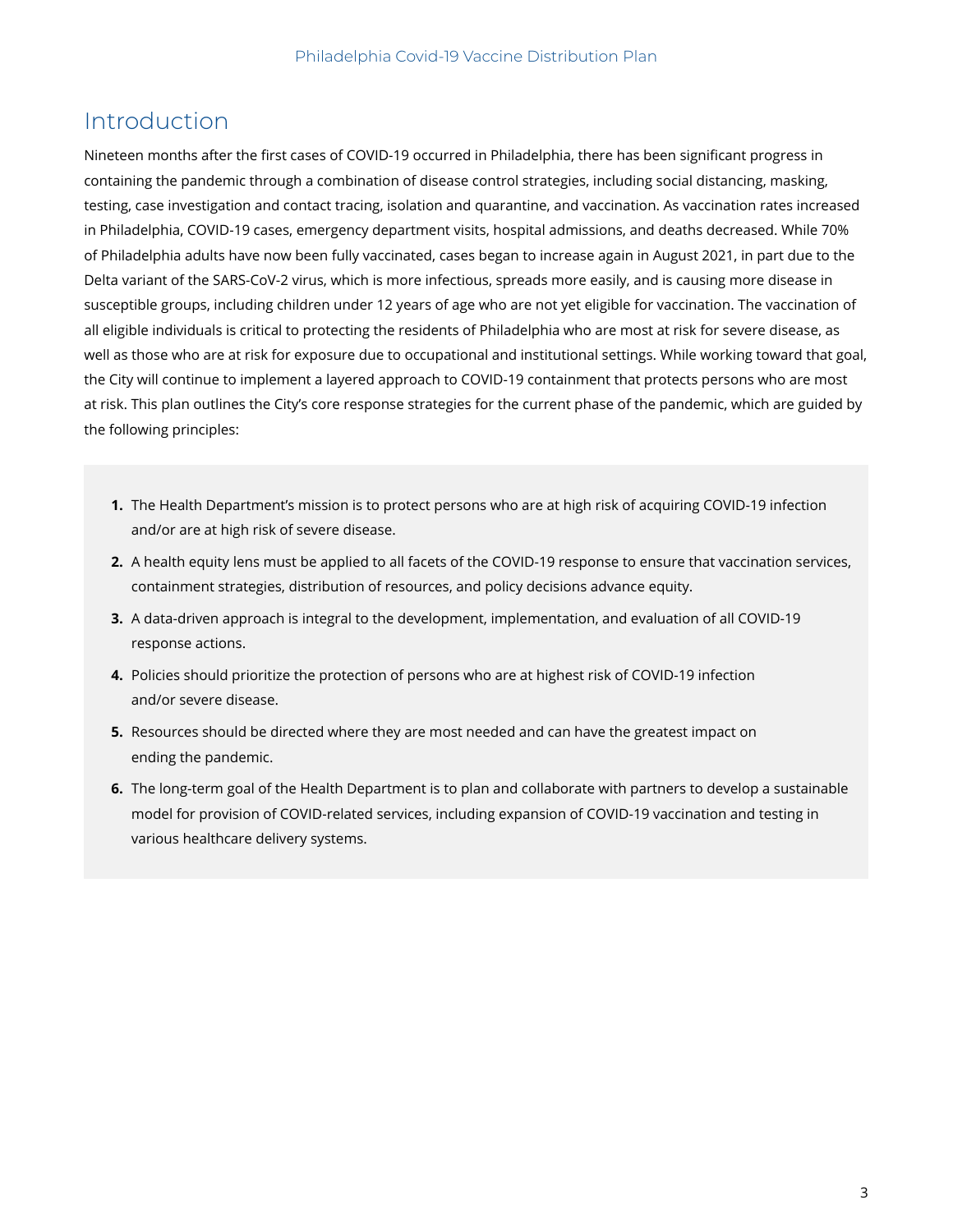To maximize protection of our residents who are most at-risk, the City will implement the following response strategies:

- **1.** Ensure equitable access to COVID-19 vaccination and continue to build a sustainable network of COVID-19 vaccine providers.
- **2.** Promote masking to protect people who are at risk for COVID-19 due to institutional or occupational exposures and other public exposures.
- **3.** Ensure equitable access to testing services to quickly identify COVID-19 cases and clusters of disease.
- **4.** Provide support services to people with limited resources who test positive or are identified through contact tracing so that they can safely isolate or quarantine.
- **5.** Implement and enforce policies that prevent spread of infection and protect people who work or live in high-risk settings.
- **6.** Conduct education and outreach to ensure ongoing community awareness of and active participation in the City's response to COVID-19.
- **7.** Use data to continuously inform, evaluate, and refine the City's response strategies.

This plan describes each of the response strategies outlined above in greater detail and highlights actions that individuals, organizations, and the community can take to protect themselves and others. This layered approach will be particularly important as we continue to grapple with surges in COVID-19 cases while trying to maintain routine societal functions with only minimal restrictions and closures.

### Health Equity Approach

Throughout the pandemic, we have seen many instances of the ways in which historic and present-day racial and ethnic inequities and social determinants of health have worsened outcomes. Early in the pandemic, overall death rates for African Americans in Philadelphia were 50% higher than those for Whites, and Hispanics/Latinos/Latinx people over age 75 had the highest death rates per 10,000 population in the city. Significant racial disparities were also seen in vaccination rates in the first several months following the vaccine rollout. While some of these inequities have improved over time, achieving ongoing equity in the response to COVID-19 requires intentional strategies to reach populations in the city who face a higher risk of serious disease and death from COVID-19 and who are likely to face significant barriers to vaccination, testing, and other services. This includes Black and Brown people as well as people living in congregate facilities, people who are homebound, people living with disabilities, and immigrants/those with limited English proficiency.

### High-risk Populations and Settings

The Health Department is focused on identifying and protecting persons who are at higher risk for severe disease or who work or live in settings that present a higher risk of exposure. Older adults (65+) and people with [certain underlying](https://www.cdc.gov/coronavirus/2019-ncov/need-extra-precautions/people-with-medical-conditions.html) [medical conditions](https://www.cdc.gov/coronavirus/2019-ncov/need-extra-precautions/people-with-medical-conditions.html) are more likely to get severely ill from COVID-19. In addition, many ethnic and racial minority groups and people with disabilities are at increased risk of morbidity and mortality from COVID-19 due to long-standing systemic health and social inequities.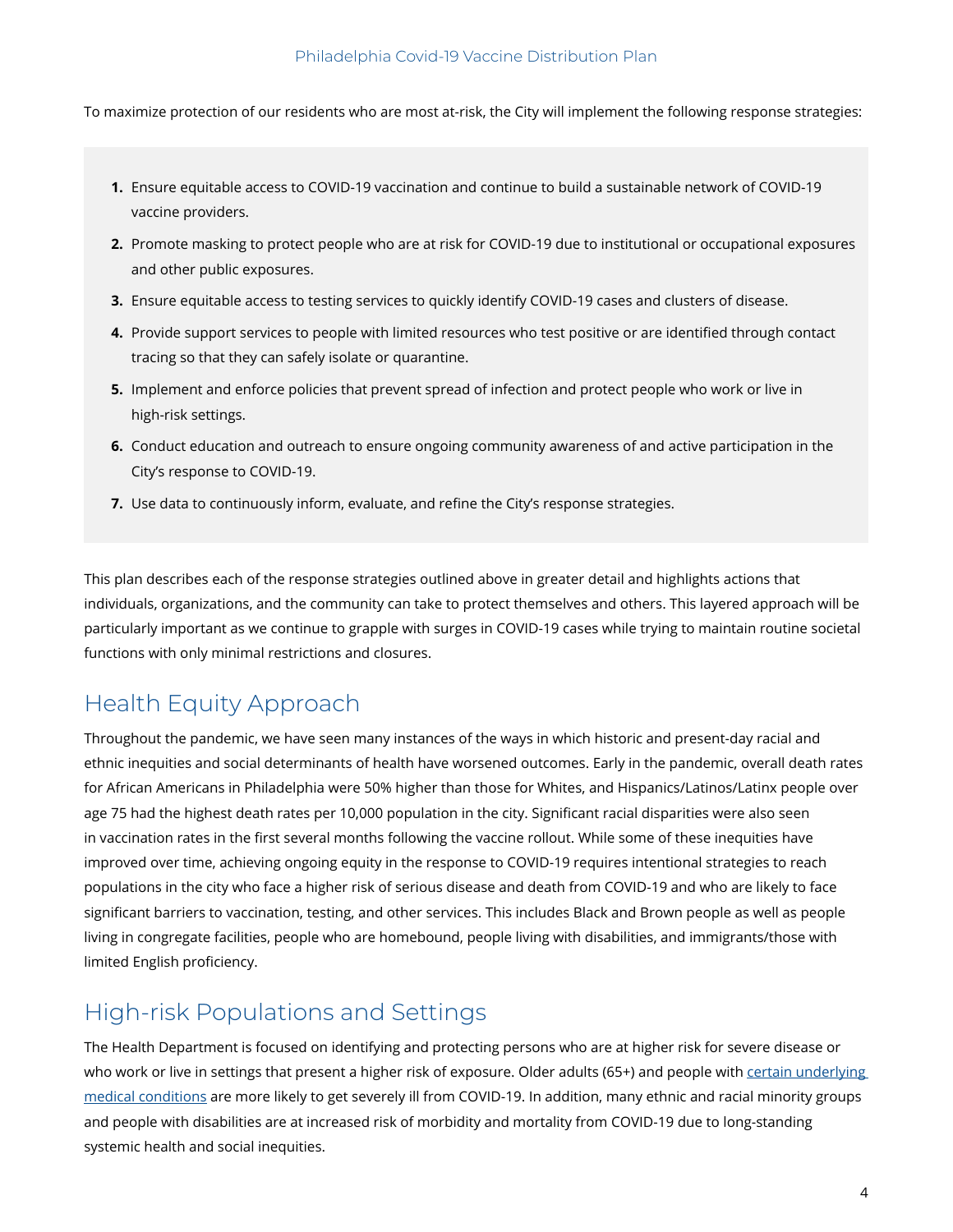Congregate facilities, such as long-term care facilities, prisons, shelters, and residential psychiatric and rehab facilities, pose a high risk because they place a large number of people, often including many with risk factors for severe illness, together with staff members who come and go from the facility, potentially bringing asymptomatic COVID-19 infection. Long-term care facilities pose a particularly high risk due to the combination of older, medically fragile residents and congregate living conditions.

With the return to school in fall 2021, the school setting now also poses a risk for COVID-19 transmission since COVID-19 vaccine is not yet approved for children under 12, and not all students age 12 and older have been fully vaccinated yet.

While many persons who are at high risk for severe disease and persons living and working in congregate settings have been vaccinated, there is ongoing risk of exposure and illness as long as they continue to come into contact with unvaccinated persons. **More complete protection of older adults, persons who have underlying medical conditions, and persons living and working in high-risk settings can be achieved through a layered approach that combines vaccination with masking, testing, isolation of sick persons, and quarantine of exposed persons.** The effects of these containment strategies are amplified when they are further advanced through community education and outreach initiatives and policies that promote protection of at-risk persons and reduction of community transmission.

### **Strategy 1:** Provide equitable access to vaccine and continue to build a sustainable network of COVID-19 vaccine providers

Vaccination is both safe and effective in preventing COVID-19 infection. While breakthrough cases have occurred, serious illness only happens in a small portion of fully vaccinated people.



#### Vaccination Status of Cases Since 1/15/2021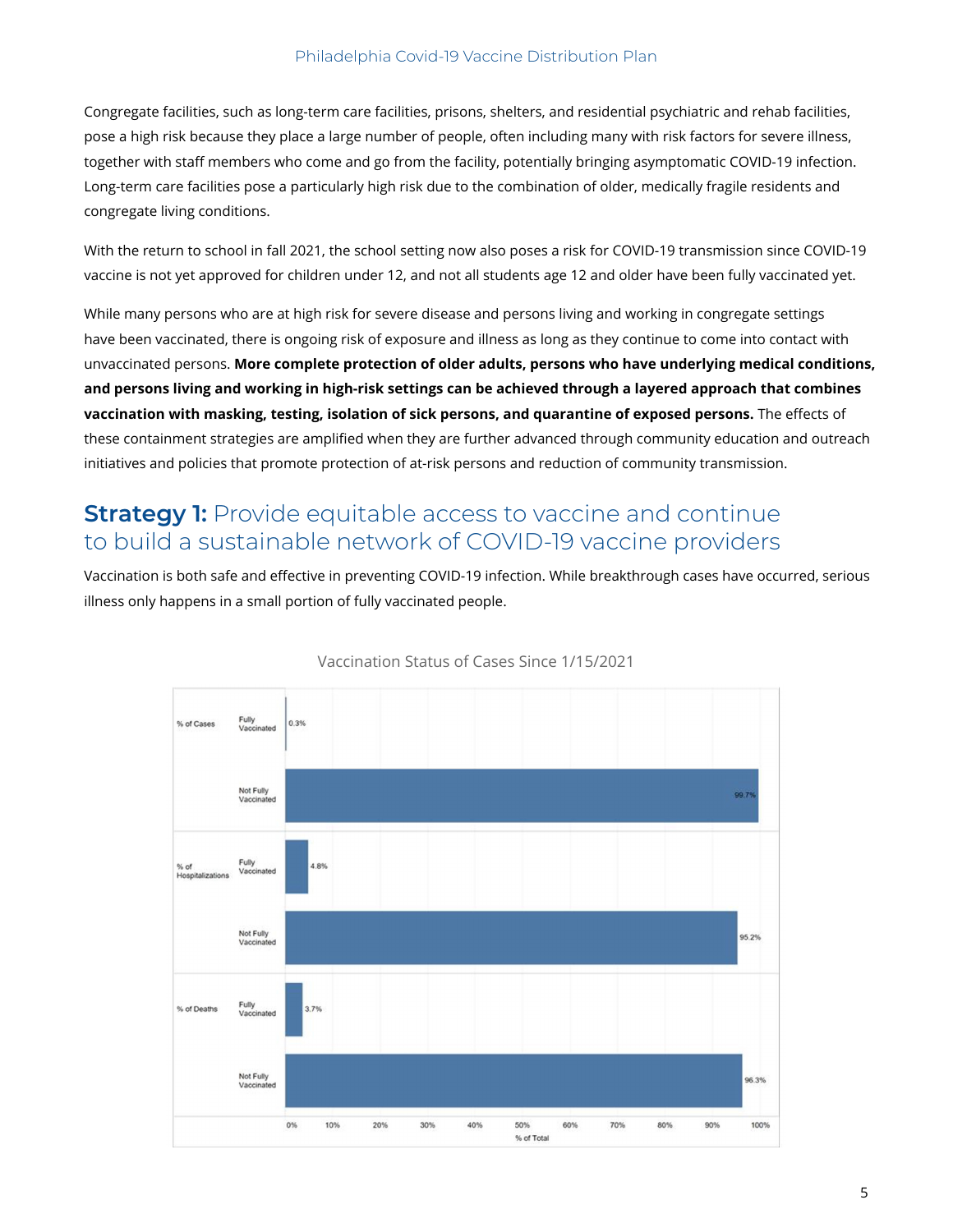Although 86% of adults in Philadelphia have now received one dose of COVID-19 vaccine and 70% are fully vaccinated, additional work is needed to: 1) increase vaccination rates in low vaccination neighborhoods and among high-risk populations; 2) provide additional doses to persons who are moderately or severely immunocompromised; and 3) provide booster doses per the [recommendations](https://www.cdc.gov/coronavirus/2019-ncov/vaccines/booster-shot.html) of the Centers for Disease Control and Prevention (CDC).

To achieve sustainable and equitable COVID-19 vaccine access across the city, the Health Department has built a broad vaccine administration network, largely comprised of healthcare providers, along with numerous community partners, with a focus on trusted providers of both testing and vaccination services. Currently, 357 sites are enrolled as COVID-19 vaccine providers, including:

- Hospitals/health systems
- Pharmacies
- Federally Qualified Health Centers (FQHCs) and other outpatient clinics
- Primary care and pediatric providers
- Organization-based providers (including the Philadelphia Department of Prisons Health Services, the Philadelphia Fire Department—Emergency Medical Services, etc.)

To expand the number of community-based vaccination providers, the City partnered with the Philadelphia Mental Health Care Corporation (PMHCC) to offer funding for vaccination services through a COVID-19 Community Vaccination Program Request for Proposals (RFP). Nine organizations funded through this program are regularly operating community-based vaccination clinics:

- Albert Einstein Medical Center
- Black Doctors COVID-19 Consortium
- CityLife Health
- Congreso de Latinos Unidos, Inc.
- Penn Medicine
- Puentes de Salud
- Temple University, Katz School of Medicine
- Temple College of Public Health
- Thomas Jefferson University Hospital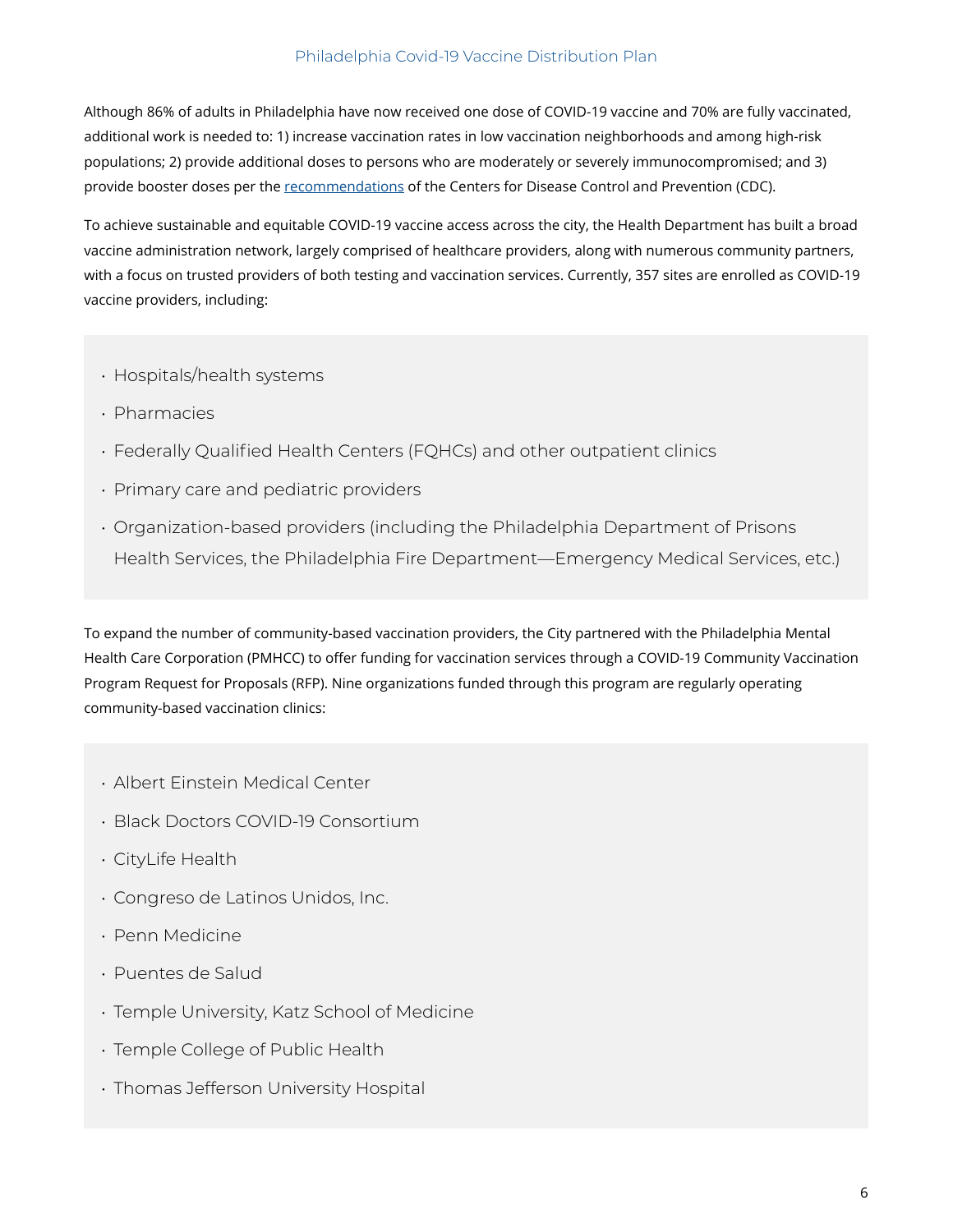The City's vaccination strategy has shifted from a mass vaccination approach to a localized, tailored approach that pairs vaccination services with outreach efforts to successfully engage persons who have not yet been vaccinated and makes vaccination convenient and accessible in low vaccination areas of the City. We have utilized a data-driven intentional strategy to address the initial disparities in vaccination rates seen among Black and Latino city residents. This strategy has helped to address these disparities, particularly among people 45 and over, but differences remain among younger city residents. The City continues to prioritize the operation of clinics and availability of vaccine in areas with lower vaccination rates, which are predominantly Black and Brown communities, in collaboration with trusted communitybased organizations. The Health Department's ongoing COVID-19 vaccination mission is twofold:

- **1.** To address gaps in COVID-19 vaccine access and equity by allocating City resources, including both vaccination services and outreach efforts, to neighborhoods, communities, and populations that are under-resourced, such as low vaccination census tracts, populations at higher risk for severe disease, and communities that may have difficulty accessing vaccination due to poverty, transportation, language, or other social determinants.
- **2.** To work with providers, including hospitals and health systems, pharmacies, Federally Qualified Health Centers (FQHCs) and other outpatient clinics, and community providers funded through the COVID-19 Community Vaccination Program Request for Proposals (RFP), to provide equitable, accessible, and convenient opportunities for COVID-19 vaccination throughout the City and to build a long-term, sustainable network for COVID-19 vaccination services.



Percent of Total Population Receiving At Least 1 Dose by Census Tract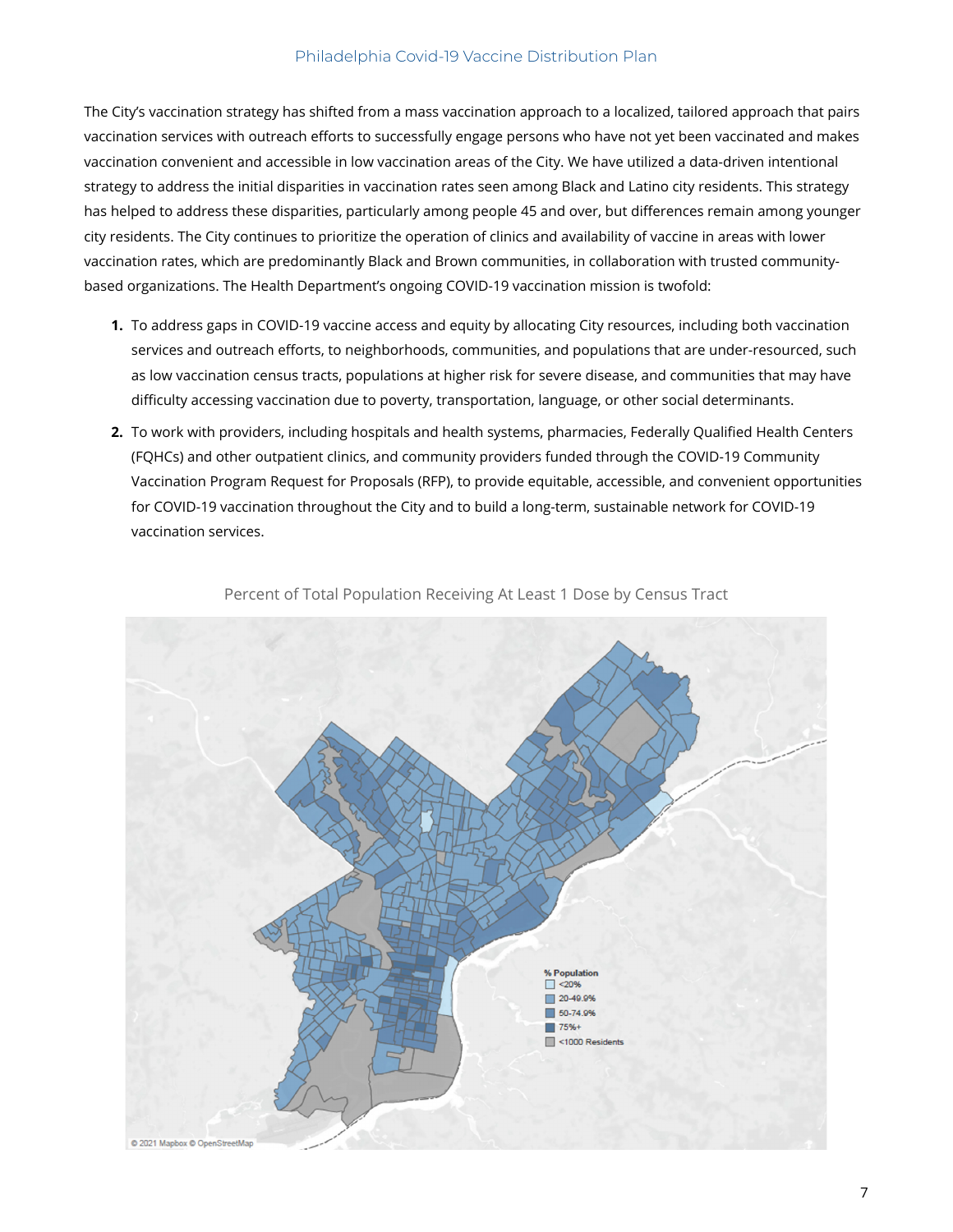#### **BOOSTERS**

On September 24, 2021, the CDC approved COVID-19 vaccine booster shots for persons who have completed their initial series of Pfizer vaccine at least 6 months ago and are:

- 65 years and older
- Age 18+ who live in [long-term care settings](https://www.cdc.gov/coronavirus/2019-ncov/vaccines/booster-shot.html#long-term-care)
- Age 18+ who have [underlying medical conditions](https://www.cdc.gov/coronavirus/2019-ncov/need-extra-precautions/people-with-medical-conditions.html)
- Age 18+ who work in [high-risk settings](https://www.cdc.gov/coronavirus/2019-ncov/vaccines/booster-shot.html#HighRisk)
- Age 18+ who live in [high-risk settings](https://www.cdc.gov/coronavirus/2019-ncov/vaccines/booster-shot.html#HighRisk)

While these groups are all eligible for boosters, **the CDC recommends booster doses for persons aged 65 and older, residents of long-term care facilities, and persons aged 50-64 with underlying medical conditions.** A booster dose will help strengthen protection in populations who are at high-risk for severe disease.

The vaccine landscape has changed dramatically since Philadelphia entered Phase 2 distribution in April 2021. Given that vaccine supply is now ample and that there are over 350 enrolled COVID-19 vaccine providers in Philadelphia, it is expected that boosters will be widely available through pharmacies, outpatient clinics, and other providers. PDPH's focus will be on continuing to ensure equitable vaccine access by addressing gaps and allocating resources to areas of high need, rather than operating large-scale clinics that duplicate the services currently available through other providers. Early data indicate a disproportionate number of breakthrough cases resulting in hospitalization for African Americans, further underscoring the importance of boosters for African Americans, particularly those age 50 and older with underlying medical conditions, as well as those who work in frontline occupations. To address ongoing gaps in vaccine access and equity and to ensure a broad and sustainable network for COVID-19 vaccination, PDPH will implement the following actions:

- *The City will maintain COVID-19 community vaccination clinics to provide boosters to eligible persons.* PDPH and the Philadelphia Fire Department (PFD) have been operating community vaccination clinics since February 2021. Community clinics will continue to operate in low vaccination neighborhoods to offer first, second, third, and booster doses (per CDC's recommendations). Hours will include some evenings and weekends to maximize access. Information about City-operated COVID-19 vaccination clinics is available [here.](https://philadelphia.cdn.prod.prepmodapp.com/appointment/en/clinic/search)
- *PDPH will resume mobile team operations to provide boosters to high-risk persons.* In December 2020, PDPH began deploying mobile teams to vaccinate healthcare staff on-site at large facilities not affiliated with a health system, such as inpatient behavioral health facilities. In the spring, mobile teams transitioned to offer vaccinations to both staff and clients in other congregate settings, such as group homes, shelters, and recovery centers. PDPH will conduct outreach to sites previously visited to determine the need for additional doses and/or boosters for staff and residents. One mobile team has continued to deploy to shelters, as well as McPherson Square, to ensure vaccine access for persons experiencing homelessness. This team will continue to focus its efforts on persons experiencing homelessness, while a second team will focus on providing boosters to eligible persons in other congregate settings.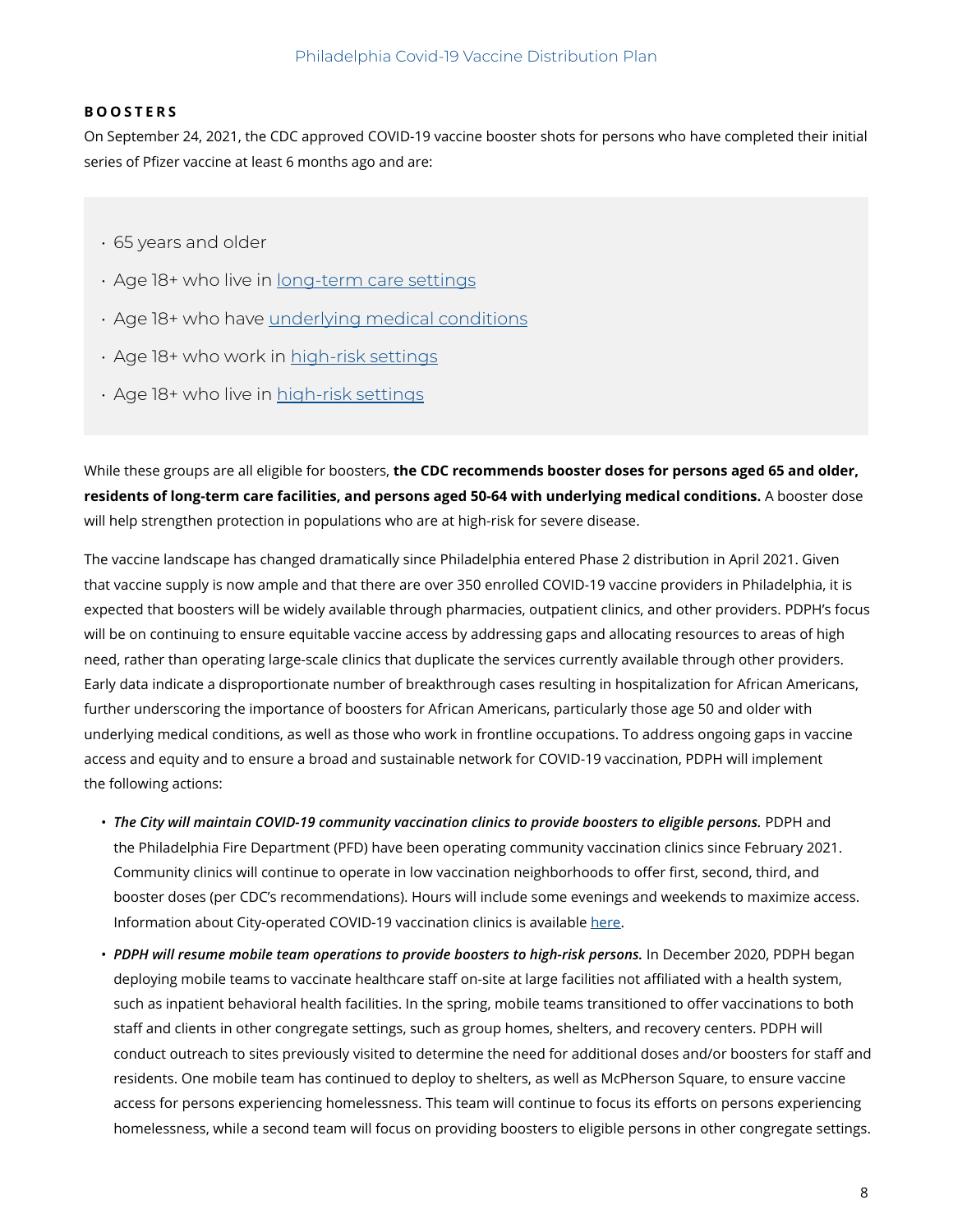• *PDPH will coordinate with long-term care facilities to ensure that they have mechanisms in place to provider booster doses to their residents.* PDPH has recently surveyed long-term care facilities to validate their plans for providing booster doses to residents and will continue to follow up with any facilities that need to be connected to a vaccine provider.

#### **ADDRESSING BARRIERS TO VACCINATION**

- *The City will continue to operate pop-up and microsite clinics in lower vaccination areas of the city in collaboration with partners.* PDPH and PFD have been offering pop-up clinics in collaboration with a variety of community and faith-based partners since Philadelphia entered Phase 2 in April 2021. PDPH is currently operating 10 microsite clinics each week at Free Library branches and City recreation centers. Microsites are small, recurring clinics that are hosted in familiar community sites in collaboration with partners. In making resource allocation decisions, PDPH will review vaccination rates at the census tract level to further refine clinic locations. While ZIP code level data are helpful in detecting larger trends, census tract data are also useful in identifying neighborhoods that would most benefit from microsite and pop-up clinics.
- *PDPH will collaborate with other providers to maintain a sustainable network for COVID-19 vaccination services.* PDPH will work with other providers throughout the City to continue to build a broad network of COVID-19 vaccine providers. To find nearby vaccination opportunities, visit: https://www.vaccines.gov/. PDPH will also continue to work with the nine community vaccine providers funded through the RFP to ensure that community vaccination needs and gaps are met.

 PDPH will coordinate with other COVID-19 vaccine providers to connect organizations interested in hosting vaccination clinics with providers that have the capacity to provide pop-up clinics. Organizations seeking a vaccine clinic can complete the [Vaccine Provider Partnership Survey](https://redcap.phila.gov/surveys/?s=LPXLP8RDN7) to be matched with a provider.

- *PDPH will continue to address barriers to vaccination by providing transportation resources and interpretation services, as well as addressing other access and functional needs, at PDPH-operated clinics.* To date, 42,500 transit passes have been given to 18,150 people at vaccination clinics, and SEPTA CCT has provided 2,252 rides. All Cityrun vaccination sites have been assessed for their accessibility and modified as needed. Mobility devices, sensory toolkits, and communication assistance services are available at all City-operated clinics. The City has recently updated its [Accessibility at Community Clinics](https://www.phila.gov/2021-05-01-accessibility-at-community-clinics-know-before-you-go/) blog with information about accessibility at microsite clinics. PDPH is also partnering with the Mayor's Commission for People with Disabilities to receive input on response activities and provide guidance and access updates during monthly stakeholder meetings.
- *PDPH will expand the homebound program.* In May 2021, PDPH created a registry and referral program to schedule in-home vaccination services through a network of providers for people who are homebound, as well as their caregivers and families. Since the program's inception, 1,089 referrals have been made to providers. To enroll in the registry, homebound persons or their caretakers can call 311, the COVID-19 Call Center at (215) 685-5488 (dial 711 for TRS/TTY assistance), or complete this online [form.](https://redcap.phila.gov/surveys/?s=WCAXTJ8H8P) PDPH is currently seeking to expand and sustain the current homebound program through RFP-funded providers that are able and willing to deliver homebound vaccinations.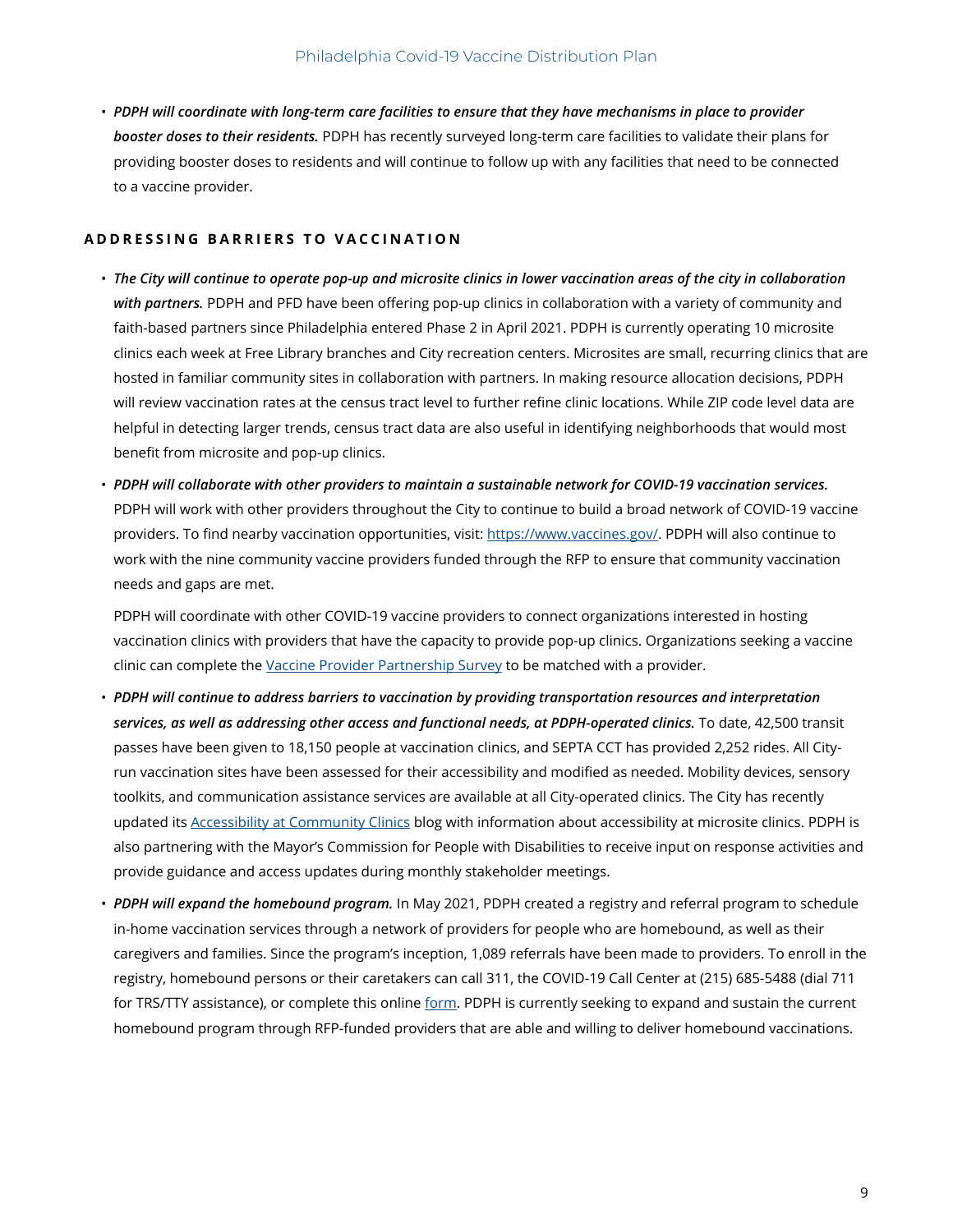#### **PEDIATRIC VACCINES**

- In anticipation of FDA approvals for administration of COVID-19 vaccine to children age 5–11, PDPH is continuing recruitment efforts to enroll pediatric and primary care practices as COVID-19 providers. PDPH has been working with providers in the Vaccines for Children (VFC) Program to encourage enrollment as COVID-19 vaccine providers. Approximately 60% of VFC sites are currently enrolled as COVID-19 vaccine providers. The goal is to increase this enrollment to 70% by the end of October.
- PDPH will continue to offer walk-up vaccinations at City-operated Health Centers. The following locations offer walkup vaccination on Mondays, Wednesdays, Thursdays, and Fridays from 8:00am to 1:30pm:
- Health Center 3 Annex (4219 Chester Ave., 19104)
- Health Center 5 Berks Street Annex (2001 W. Berks St., 19121)
- Health Center 6 Annex (301 W. Girard Ave., 19123—entrance is on 3rd St.)
- Health Center 10, East Side Courtyard entrance (2230 Cottman Ave., 19149)

PDPH Health Centers currently offer COVID-19 vaccination to adults and children ages 12 and older and are preparing to expand vaccination services for children age 5-11 pending the approval of Pfizer vaccine for pediatric patients.

### **Strategy 2:** Promote masking to protect people who are at risk for COVID-19 due to institutional or occupational exposures and other public exposures.

While being fully vaccinated is the best way to protect against serious complications from COVID-19, **masks have been proven to reduce the risk that unvaccinated and vaccinated people will be infected with the virus.** On August 12, 2021, the City of Philadelphia instituted a new mask mandate, in response to the rise in cases across the United States, which has been largely attributed to the Delta variant. Although Philadelphia has not seen the same spike in cases, the City instituted its mask mandate to prevent similar increases of infection and protect Philadelphians who are at higher risk of serious complications from COVID-19 and residents who have not yet been vaccinated, particularly children under 12 years.

• *PDPH will continue to mandate masking in settings where spread of COVID-19 is more likely to occur.* Data indicate that COVID-19 is most easily spread indoors and if outdoors more likely to spread in large crowds. In Philadelphia, **businesses and institutions that require vaccination for all employees and patrons are exempted from having a mask requirement.** Masks are required indoors at all Philadelphia businesses and institutions that do not require vaccination for all employees and patrons. That means that for businesses and institutions that do not require everyone who enters to be vaccinated, everyone on site is required to wear a mask. Essential businesses, like grocery stores, pharmacies, doctors' offices, and urgent cares, are not allowed to utilize the vaccinated only exception to the mask mandate and must require masks for all staff and patrons. Masks are also required at all non-seated outdoor events in Philadelphia with more than 1,000 attendees, regardless of vaccination status.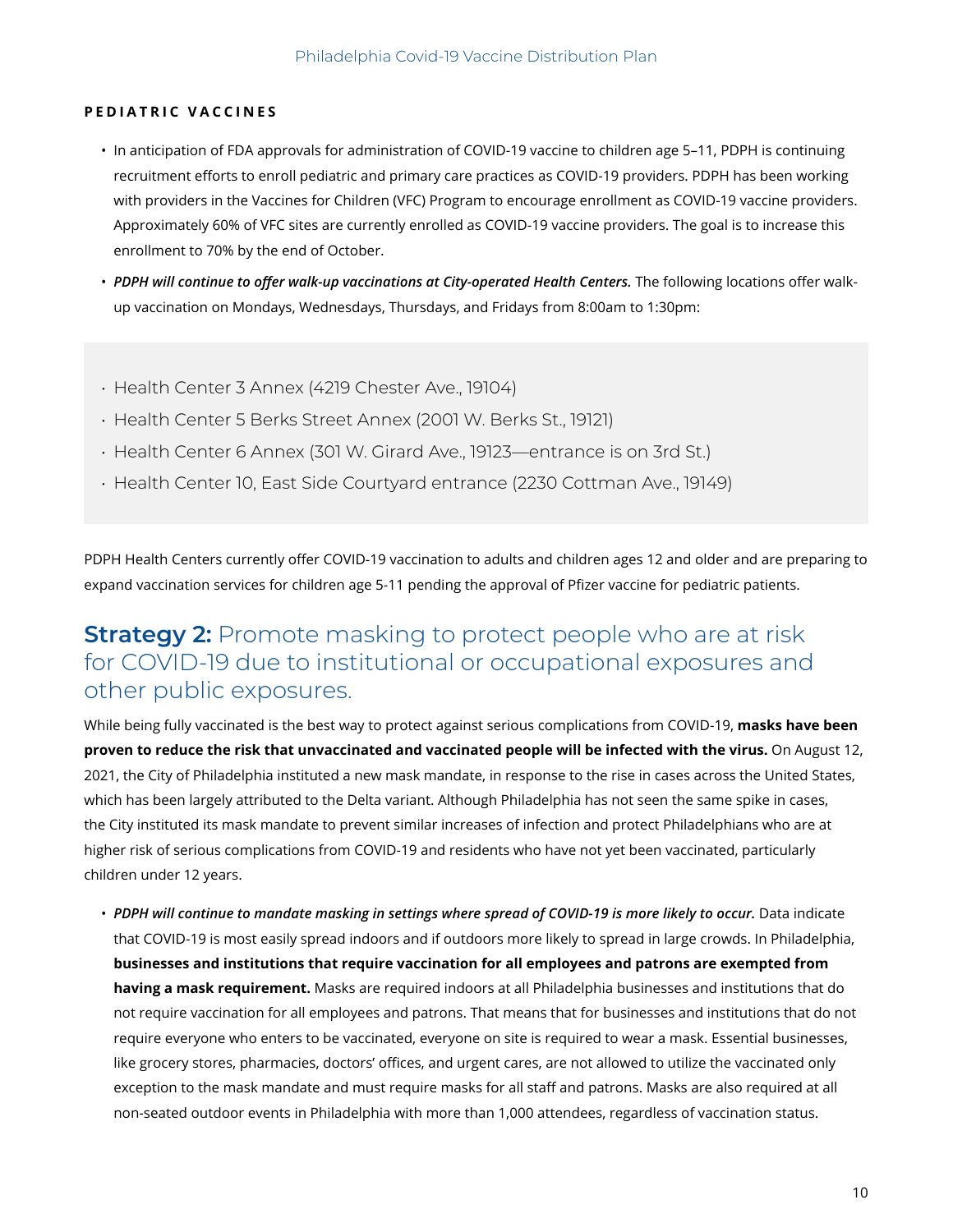• *PDPH will continue to mandate and enforce masking in settings of highest risk to protect people who attend, live or work in those facilities.* Masking is mandated in settings, such as in schools, long-term care facilities, and congregate settings, to protect people who are at risk for COVID-19 due to institutional or occupational exposures. Universal masking should be enforced, and [double masking](https://www.phila.gov/media/20210818103204/stillnotvaxemployees.pdf) encouraged for people who are not yet vaccinated or are at high risk.

### **Strategy 3:** Ensure equitable access to testing services to quickly identify COVID-19 cases and clusters of disease

Finding opportunities for COVID-19 testing was very challenging at the start of the pandemic, and it often took too long for test results to be returned. The majority of testing sites had numerous stringent requirements, such as restrictions on age and types of symptoms, need for an appointment or prior telehealth visit, and upfront costs. To address and reduce these barriers preventing or hindering people from being tested, PDPH has implemented a variety of strategies to increase COVID-19 testing access across the city, particularly in areas with limited testing options and with higher-risk populations. However, with the increase in demand for testing due to both increased cases and testing requirements, we anticipate challenges with testing capacity to recur in fall 2021.

- *PDPH will continue to fund organizations to operate low barrier community testing locations through the COVID-19 Community Testing Program Request for Proposals (RFP).* To meet the varied needs of different communities, these sites utilize many different models to offer testing in areas of the city that have limited testing access and high rates of COVID-19 infection. This has included collaborating with local community-based organizations in underserved neighborhoods and expanding the staffing capacity and hours of operation at trusted testing locations already in operation. As of October 2021, 13 organizations are funded and operating 29 different testing locations across Philadelphia. [Use the COVID-19 testing map to find testing locations.](www.phila.gov/testing)
- *PDPH will continue to operate two mobile testing units stationed in areas of highest need in partnership with local organizations.* In partnership with Aardvark Mobile Tours, PDPH operates two mobile testing units (MTU) Tuesday-Saturday in areas of the city that have the highest rates of COVID-19 infection and limited testing access. Every month, each MTU is at a different location each day, but at the same location each day of the week (i.e., at the same location every Tuesday in a month), to create a consistent testing option for the community. PDPH collaborates with community- and faith-based organizations, as well as City agencies like Philadelphia Parks & Recreation and the Free Library of Philadelphia, to host the vehicle. Through these partnerships, PDPH works with the host organization to advertise the testing services among the community and provides flexible options to meet each specific community's needs. [View the schedule for the MTUs and other pop-up testing events.](https://www.phila.gov/the-latest/all-events/?category=Mobile%20testing%20sites%20for%20COVID-19)
- *PDPH will continue to coordinate and support outbreak responses in high-risk settings.* Currently, most PDPH testing support is provided to non-healthcare congregate living facilities (e.g., shelters, recovery homes, small personal care homes, etc.) that lack clinical staff and/or are unlikely to have contracts in place with a commercial laboratory. For facilities with no clinical staff, PDPH teams conduct onsite testing clinics in response to a case(s). For facilities with clinical staff, PDPH provides testing supplies and courier services for transporting specimens to the PDPH Public Health Laboratory (PHL) for testing. Additionally, PDPH provides testing supplies (e.g., swabs, rapid antigen tests, etc.) and testing services to the Philadelphia Department of Prisons (PDP). Along with outbreak response testing and testing of symptomatic inmates for case identification, PDP conducts weekly testing of unvaccinated staff and movement-based screening of inmates (at intake, before transfer, and before visits into the community).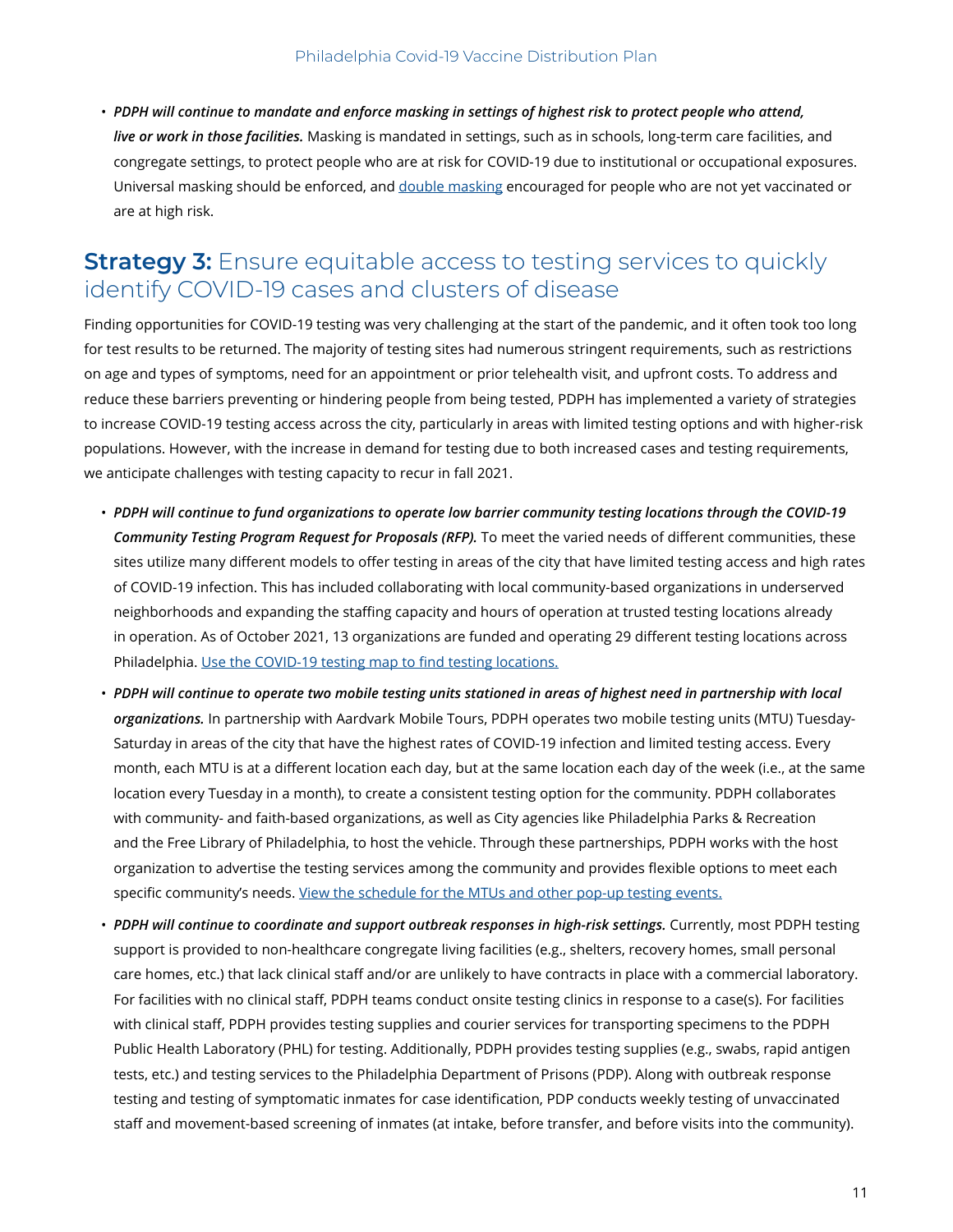In addition, the MTU has been used to effectively host outbreak response testing events for individuals at a variety of high-risk settings, including independent senior living facilities, schools, and universities. These testing activities allow for a coordinated testing event at impacted facilities, providing a convenient and free opportunity for individuals to be tested, and greatly increases accessibility to testing services for persons in congregate living facilities, who may have transportation or mobility challenges.

- *To expand testing capacity, PDPH will open brick-and-mortar COVID-19 Testing Resource Hubs at trusted community locations to increase access to rapid testing and linkage to supports.* These Resource Hubs will be housed at local community- and faith-based organizations and independently operated by PDPH staff to **offer rapid, pointof-care COVID-19 testing for free with no appointment necessary.** These sites will also conduct onsite case investigations to elicit close contacts of people who test positive and connect them with isolation and quarantine services and other social supports and resources. Resource Hubs will be located in highly trafficked commercial corridors in areas of higher social vulnerability ([CDC Social Vulnerability Index\)](https://www.atsdr.cdc.gov/placeandhealth/svi/fact_sheet/fact_sheet.html) and with limited consistent rapid testing options (i.e., at least a half mile from another site). All Resource Hubs will be open at least six days per week. Hours will vary between locations to meet the neighborhood's needs but will be open for at least seven hours per day and accommodate for early morning or evening times. The first COVID-19 Testing Resource Hub is anticipated to be piloted in October 2021 in West Philadelphia, with more locations anticipated this winter. Organizations interested in learning more about the COVID-19 Testing Resource Hubs and partnering with PDPH can email covid@phila.gov.
- *PDPH will expand its at-home testing initiative to supply households with confirmed exposures test kits and offer them in non-traditional settings.* To supplement the community testing locations, PDPH has piloted the **delivery of at-home PCR test kits to households of cases identified through case investigation interviews for the testing of their close contacts.** At-home testing allows for people who were exposed to a confirmed case or have symptoms of COVID-19 to fully adhere to their isolation periods and avoid leaving their homes to seek testing. This method of testing may also be beneficial for individuals who face barriers leaving their homes, such as mobility and transportation challenges, having close household contacts who are at high risk of serious COVID-19 complications, and other logistical concerns. When interviewed by PDPH staff, individuals are given the option to have at-home PCR test kits delivered to their homes, which they must mail back to a lab for processing. However, for the faster turnaround of results, PDPH plans to begin sending free rapid antigen cards to contacts, as well as giving them away in non-traditional settings, such as through community- and faith-based organizations and at grocery stores and other frequently visited locations.

### **Strategy 4:** Provide support services to people with limited resources who test positive for COVID-19 or are identified through contact tracing so that they can safely isolate or quarantine.

When Philadelphians test positive, their results are communicated to PDPH and cases are assigned to PDPH case investigators and contact tracers, in order to learn where someone may have gotten infected and to alert their close contacts that they should quarantine and seek testing. Recently, participation in case investigation and contact tracing has declined compared to the early phase of the pandemic (i.e., 70% participation vs 45% participation) emphasizing the need for layered approaches to reduce risk. Philadelphians are encouraged to trace and notify their close contacts if they test positive.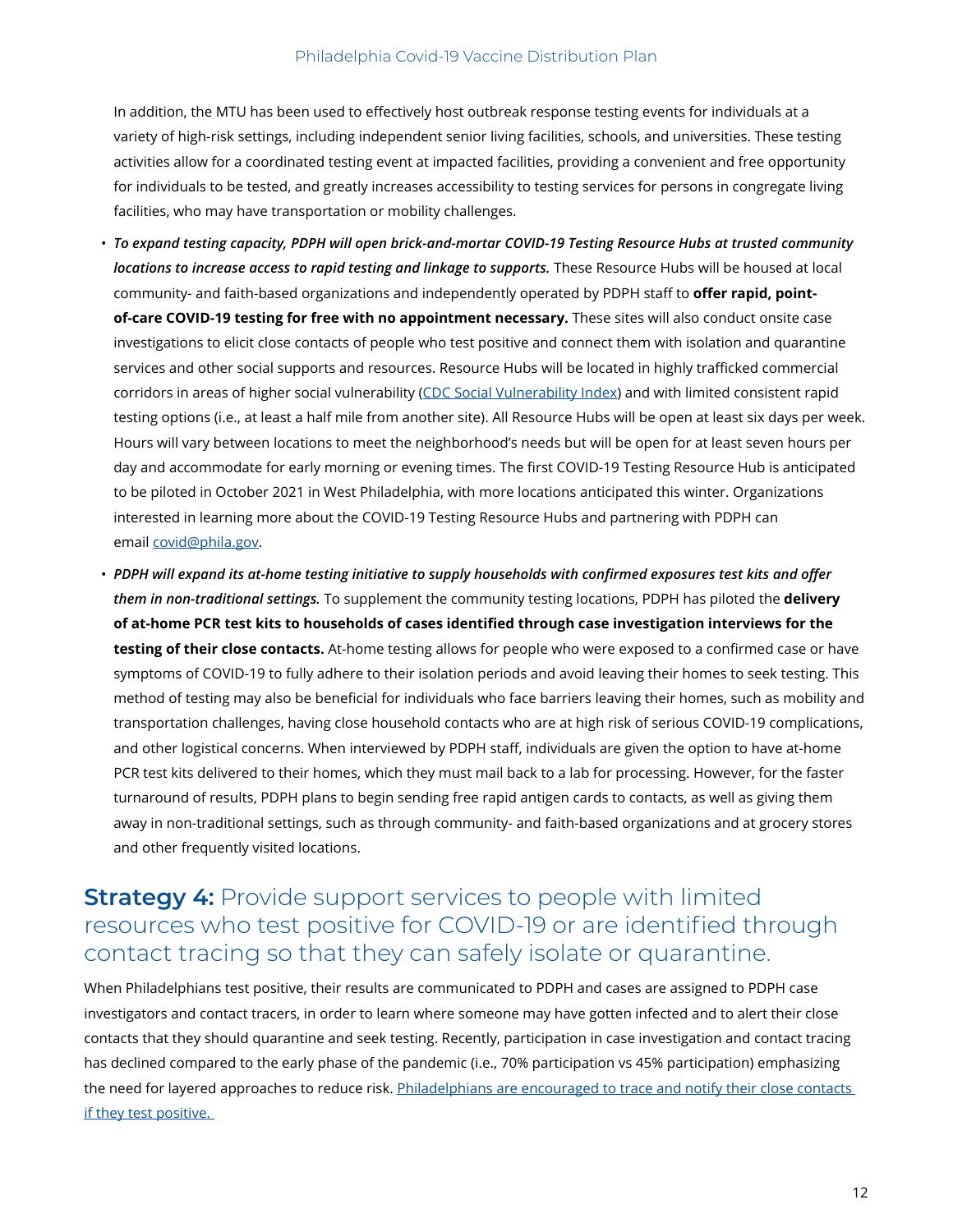Isolation and quarantine (I&Q) are measures to help protect the public by preventing exposure to people who have or may have COVID-19. Isolation separates people who have COVID-19 from people who do not. Quarantine separates people who were exposed to someone with COVID-19, such as contacts of a confirmed case, to prevent them from passing the infection to others if they become sick. One of the challenges for those exposed and/or infected with COVID-19 is being able to effectively separate from others in their household and making sure individuals remain separated for the appropriate length of time. Whether living with family, high-risk individuals, in group settings, or alone, there are various obstacles that can impact the ability of a person to follow isolation or quarantine instructions.

- *PDPH will continue to offer free lodging for Philadelphia residents to isolate and quarantine away from others.* To support Philadelphians, the City of Philadelphia has operated I&Q facilities for residents since the pandemic began in March 2020. Currently, through the [Bounce Back Philly](https://www.phila.gov/2021-06-15-bounce-back-philly-offers-a-free-safe-place-for-covid-19-isolation-and-quarantine/) program, **PDPH offers a free, safe, and comfortable room in a private Center City hotel to any resident who cannot safely separate from others.** Every Philadelphian is eligible to stay at the I&Q hotel, regardless of immigration status. When a Philadelphian tests positive for COVID-19 or is exposed to someone with the virus and has nowhere to stay or safely isolate, they may be referred through PDPH staff during their case investigation interview or call the I&Q hotel to request temporary housing. If the I&Q hotel is determined via a screening process to be the best option for the person, free transportation is arranged to the hotel. Every person receives three meals a day, snacks, WiFi, cable TV, and other services, as well as access to telehealth and behavioral health support. Families may also be accommodated at the hotel with larger or adjoining rooms. [Take a tour of the I&Q hotel and learn more.](https://www.youtube.com/watch?v=NReYvTrj6DA)
- *PDPH will bolster its ability to ensure the provision of necessary services and supports to Philadelphians at home, to fully adhere to their isolation or quarantine periods.* For Philadelphians who are able to isolate or quarantine at home but need help doing so, PDPH offers a variety of **in-home support services.** Residents who test COVID-19 positive are offered supports when interviewed by PDPH staff. Currently, PDPH is providing food and grocery delivery to households, and plans to offer laundry services and prescription medication delivery in the coming months. For other services and supports, PDPH staff will work to refer and connect residents with the appropriate agency or organization that may be able to help. Residents who test positive may also request a care package be sent to their home, containing items such as: KN95 and surgical masks, hand sanitizer, thermometers, and other materials.

### **Strategy 5:** Implement and enforce policies that prevent spread of infection and protect people who work or live in high-risk settings

COVID-19 policies and guidance have been instrumental in containing the pandemic and preventing hospitalizations and deaths. As vaccination coverage increased and cases decreased, the City's Safer at Home orders and restrictions, which were powerful tools in protecting the public, were scaled back. However, as case counts began to increase again and new more transmissible COVID-19 variants circulated, the City enacted new mandates in summer 2021 to curb the virus' spread and protect people who are at high risk for serious infection, as well as children under age 12 who are not yet eligible for vaccination.

• *PDPH will uphold and enforce its mandates that all healthcare workers, as well as staff, students, and faculty at colleges and universities, in Philadelphia be required to be vaccinated against COVID-19, except for those with religious or medical exemptions.* These mandates take effect on October 15, 2021 for hospitals, long-term care facilities, and colleges and universities, and on October 22nd for all other healthcare workers. Healthcare settings,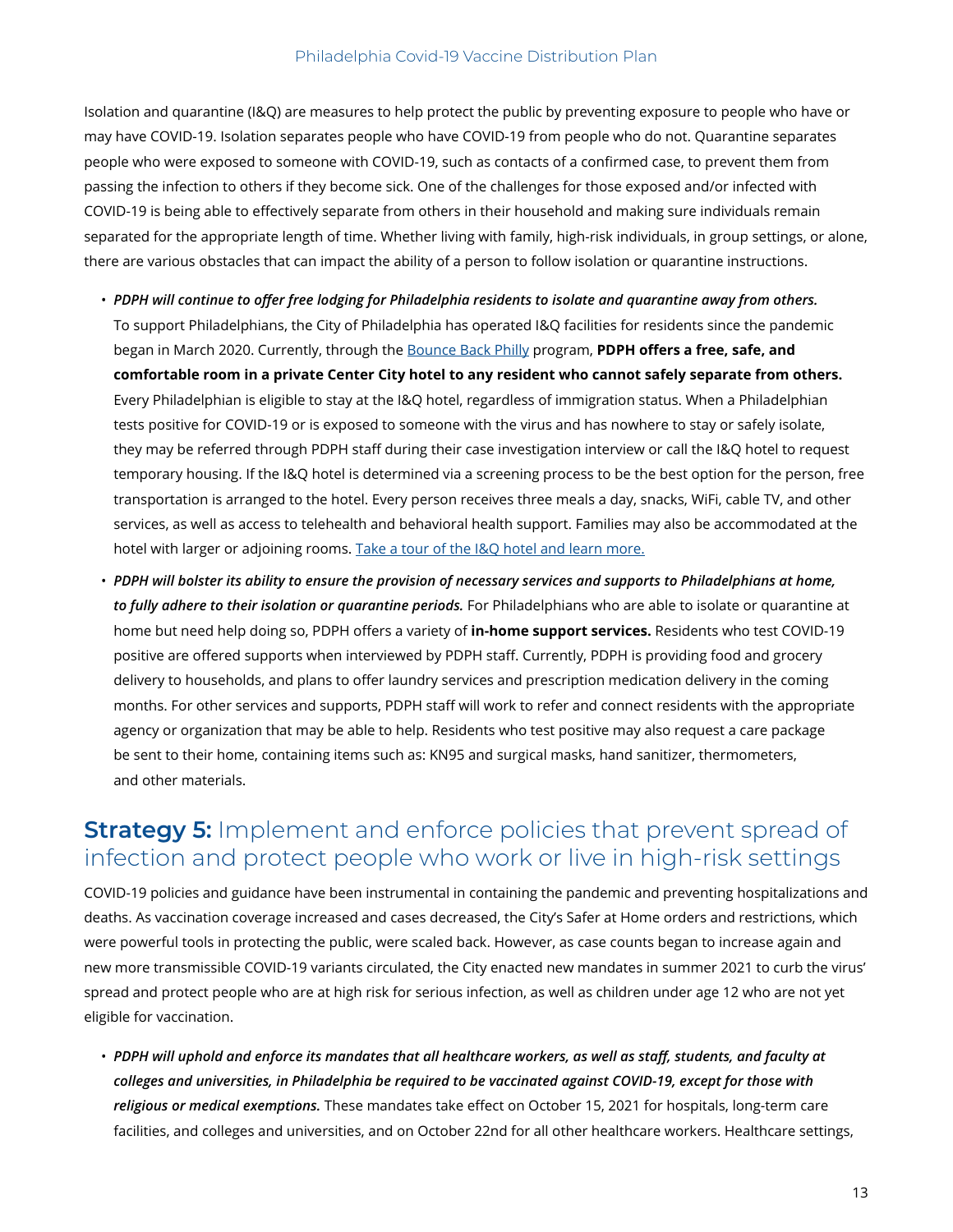including long-term care facilities and nursing homes, present a particular increased risk for spreading COVID-19 to patients who may develop serious infection. Previous waves of the pandemic have also demonstrated how quickly this virus can spread through college campuses and then into the surrounding communities. These vaccine mandates, along with the masking mandate described previously, will be critical in protecting the highest risk Philadelphians and preventing rampant spread in certain settings. PDPH will enforce these mandates through review of vaccination records and will impose fines on organizations that fail to comply. [Learn more about these](https://www.phila.gov/2021-08-13-covid-vaccines-mandated-for-healthcare-workers-and-those-at-philly-colleges-and-university/)  [vaccine mandates.](https://www.phila.gov/2021-08-13-covid-vaccines-mandated-for-healthcare-workers-and-those-at-philly-colleges-and-university/)

- *PDPH will continue to issue and revise regulations and guidance as needed to reduce community transmission.*  The City strives to enact COVID-19 regulations that are based on the best available current evidence. Vaccines and masking are our most effective tools to curb transmission and have less economic impact on Philadelphians than capacity limits and closures. The City will formally implement these tools in broad or tailored ways to maximize benefit while minimizing societal disruptions. As the pandemic has caused or worsened economic hardships, interruptions to schooling and education, emotional and psychosocial trauma, and crime and safety concerns, among other issues, the City will continue to balance COVID-19 restrictions with other issues that affect residents, while prioritizing the protection of individuals at highest risk.
- *PDPH will ensure that policies and guidance are clearly communicated to the public and business owners through a variety of channels.* Upon the announcement of new restrictions at City press conferences, the Health Commissioner will answer questions and provide clarification as needed. A summary of the updated policies will also be published on the [City's website](https://www.phila.gov/the-latest/archives/#/?templates=post&department=Public%20Health) to outline any new requirements with details on their implementation. [Guidance documents](https://www.phila.gov/programs/coronavirus-disease-2019-covid-19/guidance/guidance-documents/) are updated to reflect the new changes and are available for a number of different settings and in a variety of languages. To ensure that business owners are able to voice their considerations and fully understand new policies, the City often convenes stakeholder groups to discuss any major changes. When policies are adopted, PDPH will send teams to canvass commercial corridors to provide businesses with helpful posters and educational materials and allow for in-person discussion on how the new policies may be implemented in their establishment. PDPH also hosts virtual information sessions available to the public to review guidance and answer questions.

### **Strategy 6:** Conduct education and outreach to ensure ongoing community awareness of and active participation in the City's response to COVID-19

PDPH outreach efforts focus on improving vaccine coverage rates by implementing initiatives that are strategic and driven by data, while considering equity, cultural norms, and prioritizing high-risk populations. Over the past six months, PDPH has expanded and bolstered its outreach initiatives in collaboration with numerous community partners to further engage with populations that have had limited vaccination opportunities or may not be confident yet in the safety of the vaccine. These initiatives have included the launch of Philly Counts trainings of community leaders for citywide canvassing and provision of information sessions for various audiences. The City will continue to conduct community education and outreach activities in order to build vaccine confidence and to encourage continuation of practices that protect high-risk persons, such as masking.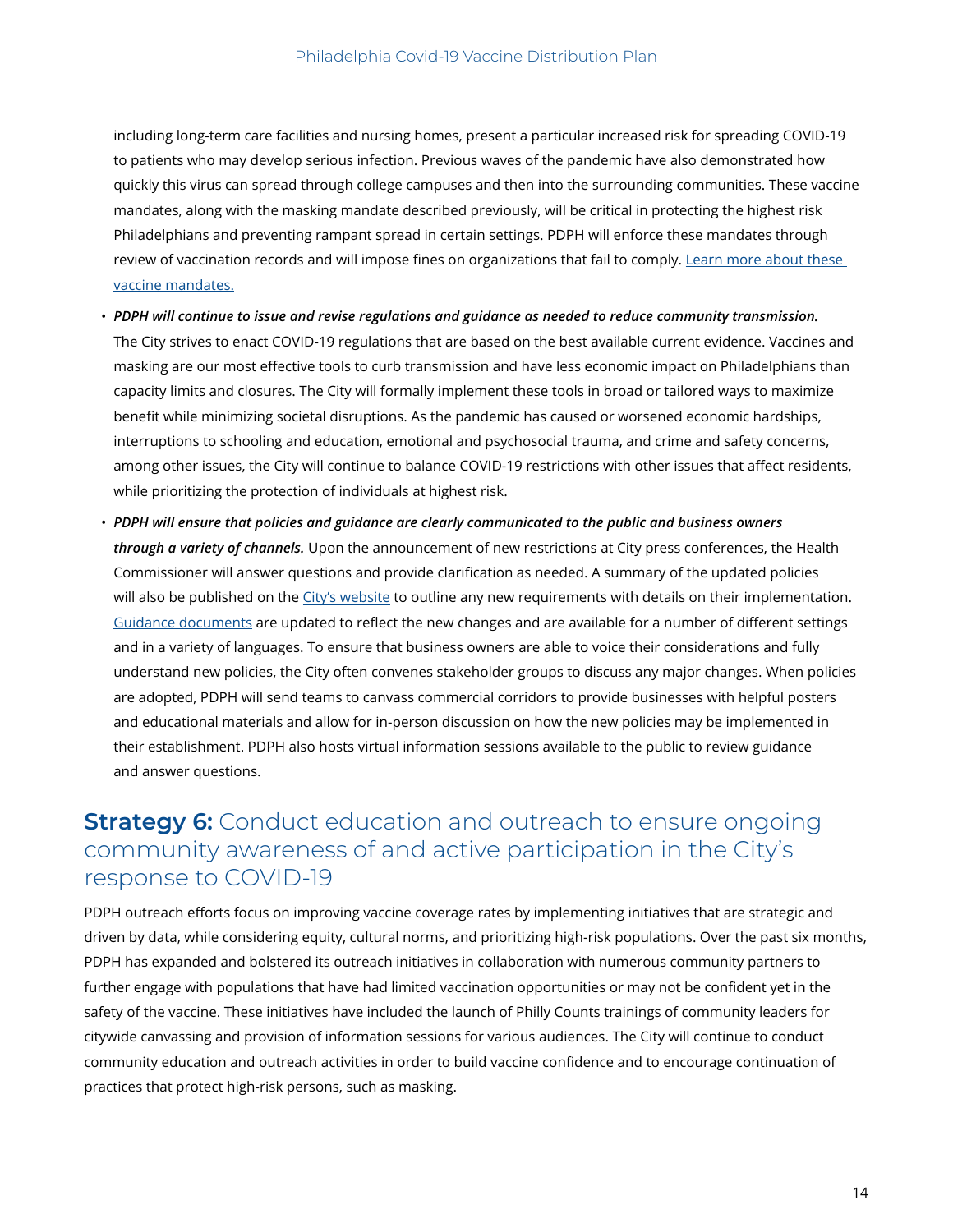Effective messengers are community leaders and peers of people who reside in and are respected by the communities PDPH is trying to reach. PDPH has partnered with Philly Counts and the Mayor's Office of Public Engagement to identify trusted messengers and assist them in providing information on the vaccine and the City's effort to make vaccines available to their communities. To further build vaccine confidence and address community questions and concerns about COVID-19, PDPH plans to expand upon its community engagement initiative through the following activities:

- *PDPH will expand COVID-19 mobile Information Desks.* PDPH has been operating mobile "Info Desks" in high-traffic pedestrian areas and at community events to answer questions about vaccine, assist community members in finding vaccination and testing opportunities, and provide other COVID-related resources. Info Desks are staffed by PDPH personnel who speak a variety of languages and reflect the diversity of Philadelphia. PDPH will expand "Info Desks" in collaboration with partners in low vaccination neighborhoods to ensure that the most current information about vaccination, testing, and other COVID topics is easily accessible. Sites currently operating or identified for future Info Desks include older adult centers, transportation centers, food distribution sites, and other locations that are close to vaccination clinics. PDPH has participated in over 100 events in 2021 thus far.
- *PDPH will continue its partnership with Philly Counts to align neighborhood outreach activities with vaccination and testing services.* PDPH has developed a targeted outreach strategy for each vaccination microsite and is working with Philly Counts to implement various activities, including meeting with trusted community messengers to promote vaccination services, neighborhood canvassing, and other outreach activities, to generate interest among unvaccinated persons and provide information about boosters to already vaccinated persons.
- *PDPH will continue to convene and participate in virtual town halls with trusted messengers and community leaders to provide them with opportunities to learn about select COVID-19 topics, ask questions, and hear directly from Health Department experts.* Topics are informed by feedback collected from community partners, and have included: COVID-19 vaccine access, testing, isolation and quarantine services, pediatric vaccinations, the Delta variant, and COVID-19 misinformation. Sessions are recorded, captioned, and have live American Sign Language (ASL), Spanish, Russian, Arabic, French, and Mandarin interpretation, and feature a Q&A.

• *PDPH will continue to share COVID-19 information and educational resources to community leaders.* PDPH sends a monthly newsletter to community members and partners with highlights of current COVID-19 response activities, opportunities for testing and vaccination, guidance updates, and organizational spotlights. Partners and organizations located in neighborhoods that are served by PDPH community clinics and microsites also receive targeted vaccine resource information via email with multilingual clinic flyers. PDPH will continue to engage leaders in under-vaccinated areas to learn about optimal clinic promotion. [Sign up for the COVID-19](https://cdn.forms-content.sg-form.com/f4e592e3-a75d-11eb-95e2-669372b35f9a)  [Containment Newsletter.](https://cdn.forms-content.sg-form.com/f4e592e3-a75d-11eb-95e2-669372b35f9a)

### **Strategy 7:** Use data to continuously inform, evaluate, and refine the City's response strategies

The City is committed to implementing a data-driven approach to guide the response to the pandemic. Transparent and regular sharing of data is also integral to keeping the public informed. Since the spring of 2020, the City's website on the COVID-19 pandemic response at www.phila.gov/covid has included information on the coronavirus, how it is spreading in Philadelphia, the latest data on the pandemic, and the City's response, including Health Department activities like testing, contact tracing, and vaccination. The [vaccine distribution dashboard](https://www.phila.gov/programs/coronavirus-disease-2019-covid-19/data/vaccine/) is currently updated 5 days per week.